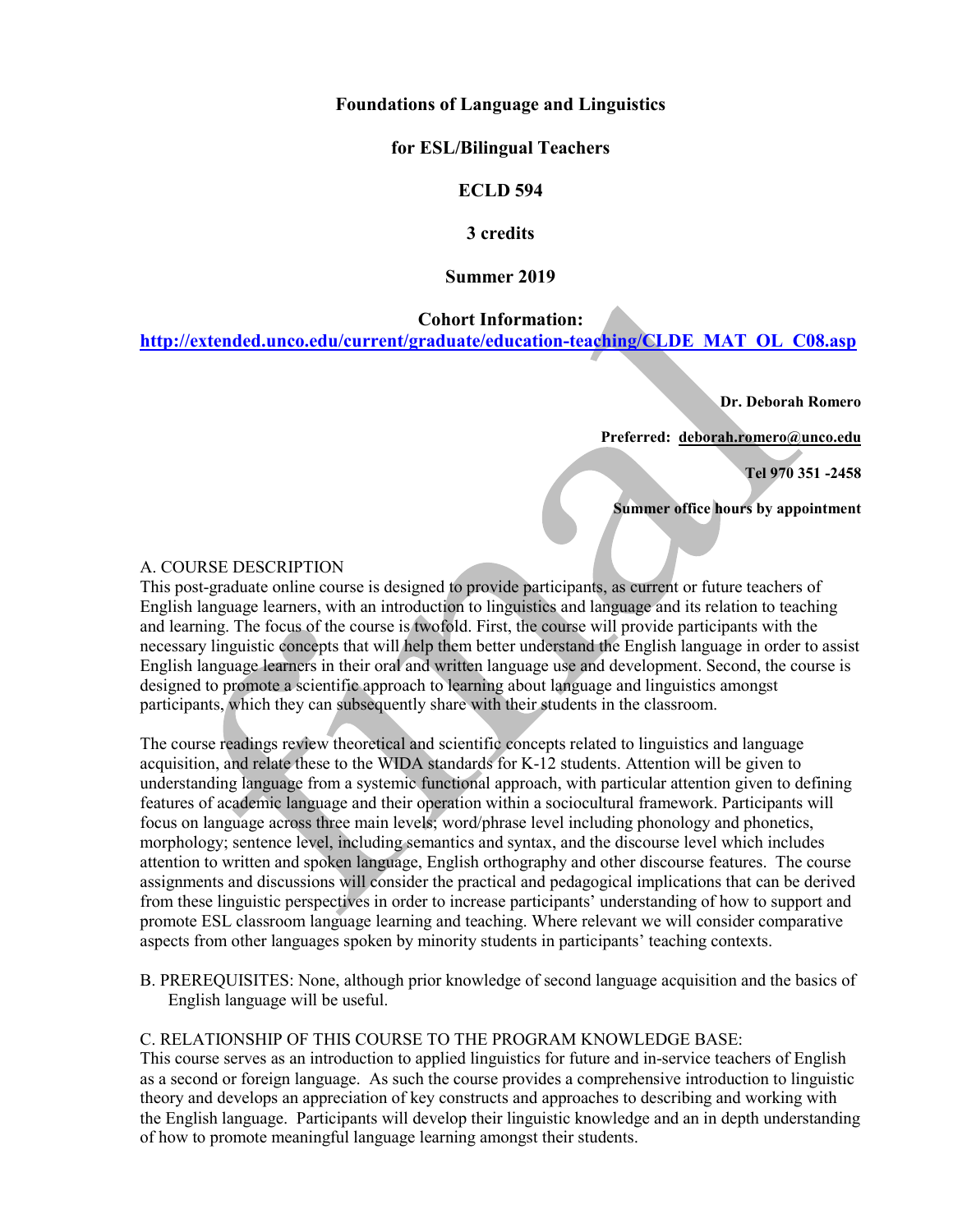## D. PROFESSIONAL STANDARDS MET:

## CDE STANDARDS: 8.22 (1) (c) (d); 8.22(2)(a)(c); 8.22 (3)(a)(c) TESOL STANDARDS: 1a. and 1b.

## E. GOALS OF THE COURSE:

To provide current and future teachers of English language learners, and of English as a second or foreign language, with an introduction to linguistics and language so that they can critically apply said knowledge to their teaching skills and enhance student learning. Particular emphasis will be given to the scientific study of language, as posited in linguistics, and to an appreciation of the possibilities afforded through a descriptive approach, instead of a prescriptive one. For example, instead of teaching prescribed rules to students, participants will consider how to engage their students in linguistic inquiry and description of authentic texts and language uses, as a means to promote their language learning.

In addition, the course will introduce a systemic functional linguistics approach and explore its relevance and relationship to the WIDA standards. The course also covers linguistics and language acquisition, phonology and phonetics, morphology, semantics and syntax, written language development and English orthography, as well as the pedagogical and practical implications for language teaching and learning. Through the readings, online discussions and assignments, participants will not only increase their working knowledge of the English language, but they will also understand how to better teach language. In this way, participants will appreciate how to use language as tool to teach and promote student learning.

#### F. COURSE OBJECTIVES:

By the end of the course students will have developed knowledge, skills and attitudes about the theoretical and practical implications concerning foundations of linguistics and their relevance to the classroom, in particular their application to English as a second language teaching and learning. These include but are not limited to the following areas:

- I) Specifically they will have acquired **knowledge** that enables them to effectively describe language and to:
	- a) Recognize the different levels of linguistic descriptions and knowledge of language as a system as these relate to the WIDA standards and
	- b) Identify the components of the language system including phonology, morphology, syntax, semantics, pragmatics, discourse varieties, aspects of social and academic language, rhetorical registers, and writing conventions.
	- c) Analyze how other languages are similar and different to English
	- d) Describe the communicative, social, and constructive nature of language from a systemic functional perspective
	- e) Acknowledge the sociocultural variables affecting L2 development and L1 maintenance
	- [TESOL 1a and 1b; CDE 8.22 (1)(c)(d), 8.22(2)(a)(c), 8.22 (3)(a)(c), 8.22 (5)]

II) Students will have developed **skills**, which allow them to:

- a) Efficiently describe language patterns and linguistic features on different levels
- b) Conduct basic linguistic analysis of learner language
- c) Develop meaningful opportunities for language and literacy learning by making informed decisions based on linguistic description
- d) Analyze learner errors and understand these as indicative of language learning and developmental stages
- e) Construct and sustain comprehensible linguistic input to scaffold learning in light of learners' language development

[TESOL 1b 1, 2, 5, 6; CDE 8.22(1), 8.22(2), 8.22(3) (a) (c)]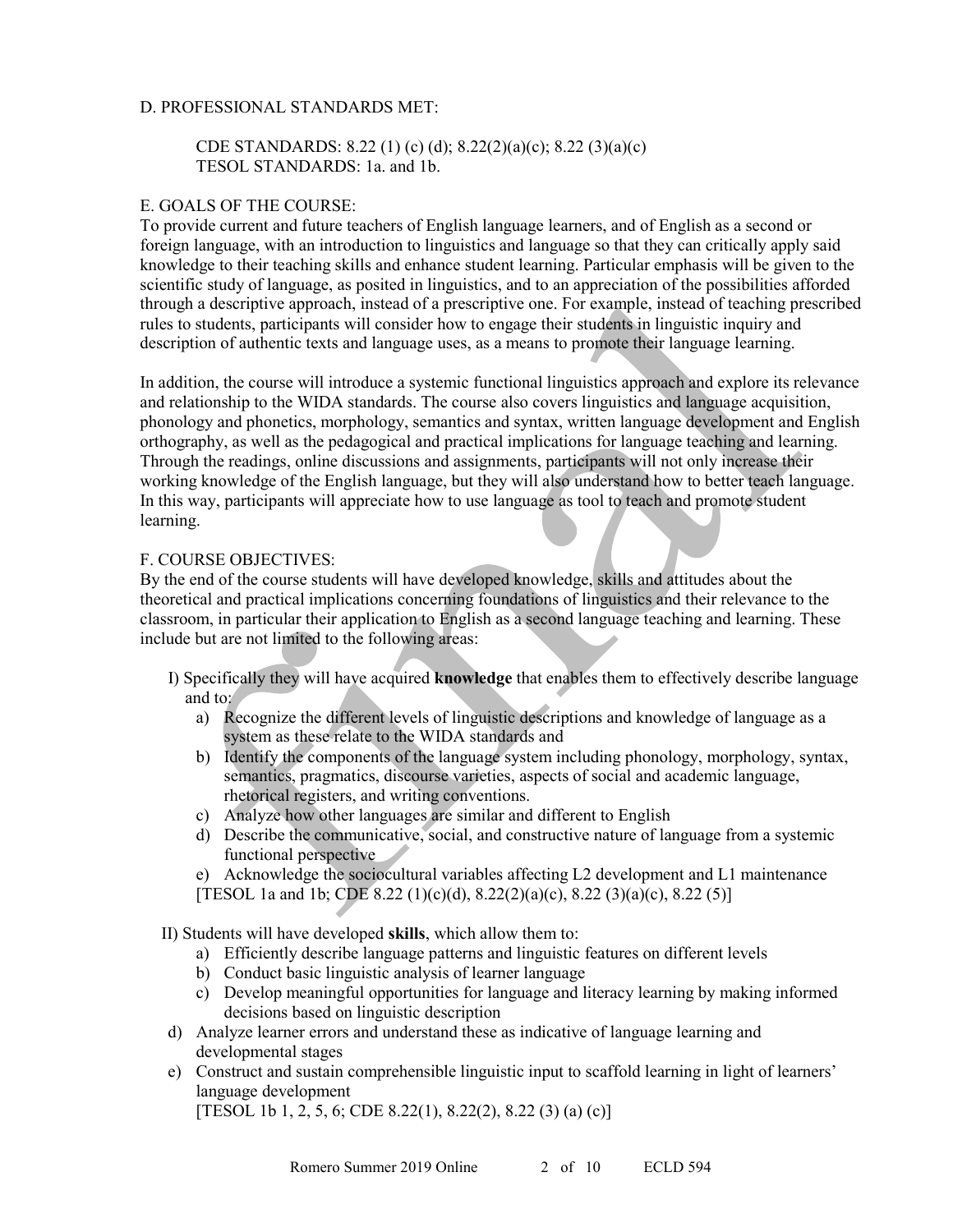III) Furthermore, through the development of linguistic understanding and description of authentic language participants will develop critical and proactive **attitudes** toward English language learners and English as a system. They will be able to:

- a) Value the complexities of the English language and how language operates as a complex system with both form and function variables
- b) Relate the linguistic challenges encountered by speakers of other languages learning English as a second language, in particular Spanish speakers and speakers of other languages to word, sentence and discourse levels of academic language
- c) Know how to employ the linguistic resources that learners bring and understand these as funds of knowledge that can be applied and used in lessons to assist students in the ESL classroom; (TESL 1a)
- d) Recognize the significance of comprehensible input, motivation, and value the significance of the cultural and social background of students, by acknowledging how these can impact and support second language learning. (CDE 8.22 (5))

## G. CONTENT OF THE COURSE:

- 1. Introduction to language, linguistics, grammar and meaning making.
- 2. Systemic Functional Linguistics and the WIDA standards
	- a. Sentence structure and verb tenses
- 3. Word Phrase Level: English phonology and orthography
	- a. Implications for teaching reading and writing and a second language
	- b. Rethinking phonics: a linguistic perspective
- 4. Cross linguistic influence and learner language
	- a. Learner L1 and implications for teaching and learning English as L2
	- b. Speakers of other languages and English language acquisition
- 5. English morphology and word formation
	- a. Implications for teaching reading and writing in a second language
- 6. Sentence Level: English grammar and syntax
	- a. Word order, simple, compound and complex sentences
	- b. Implications for teaching reading and writing and a second language
- 7. Semantics and Meaning in English
	- a. Denotation and connotations
- 8. Discourse Level: Pragmatics and Discourse
	- a. Cohesion and Coherence in texts
	- b. Implications for teaching reading and writing and a second language

## H. COURSE REQUIREMENTS:

## **Class Participation and Online Etiquette**

Please note, this is an intensive **online** course, so plan accordingly. Participants are expected to attend and engage in any virtual face-to-face sessions. These sessions will review and critically analyze readings, concepts and activities for the corresponding week/sessions. If this class also meets in person, participants must bring copies of texts to class, hard or e format, and come to class with notes and questions, and ready to engage or present.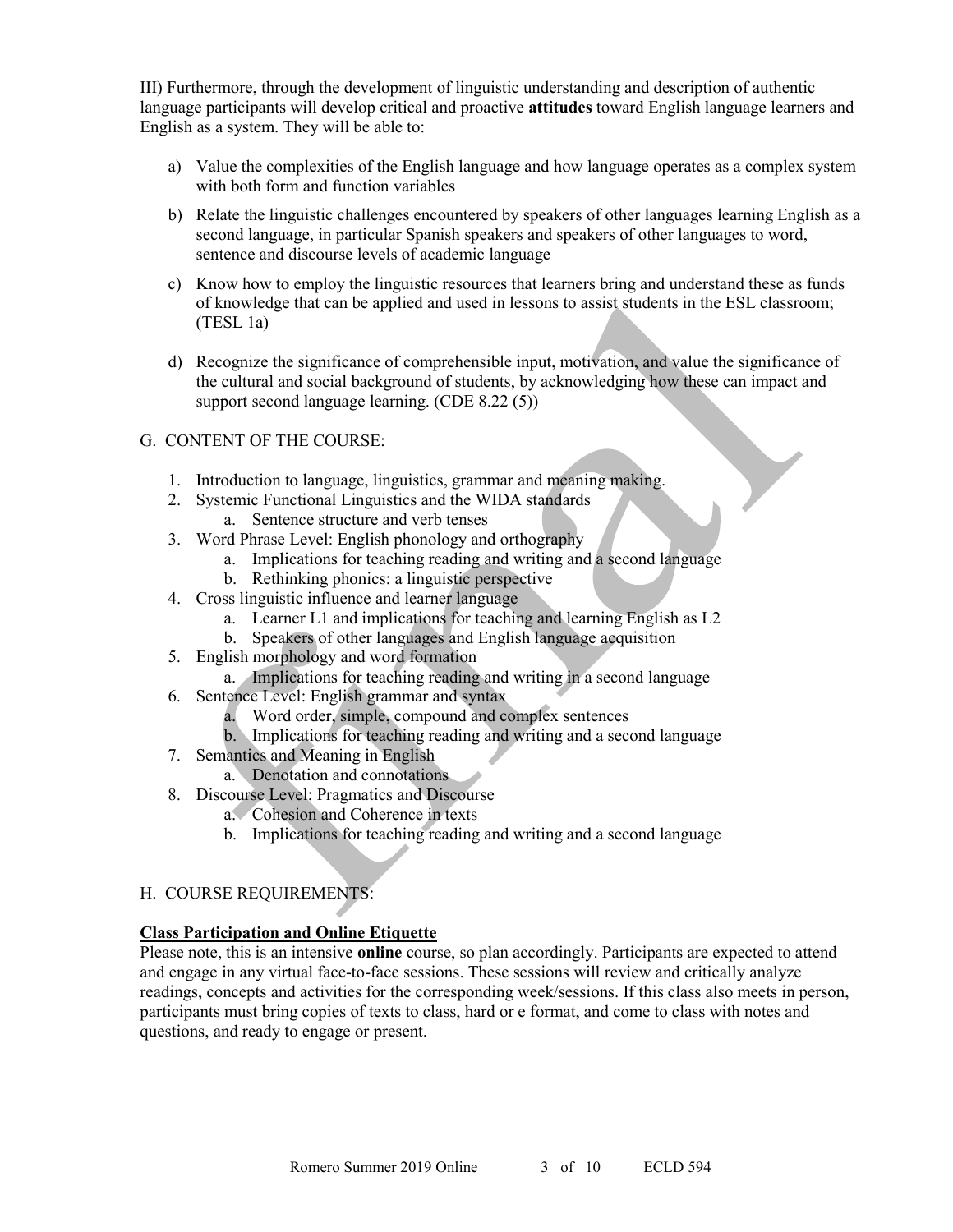In addition participants must respond in writing on line to all assignments as indicated on Canvas and in the syllabus. Participation is essential to the success of this class and to your learning. Your participation in discussion boards, journals and other forums will enrich the course for yourself and for the group. On average a 3-credit course requires 9-12 hours study per credit, per week in a regular semester. Please plan accordingly if this is a summer intensive course. Inactivity in the online format may result in the recommendation that the participant withdraw and/or take an incomplete for the course. If you are unable to participate or complete the work in a timely manner, **please contact the instructor by email**.

Participants are responsible for locating and storing all assignments, handouts/downloads, and information available on Canvas. Given the occasionally temperamental nature of technology, it is highly recommended that you make back-ups of all assignments/comments BEFORE submitting to CANVAS.

## **What you can expect of the instructor**

I will check the discussions at least once a week (except weekends) and will respond to questions as soon as possible. I will provide group feedback to discussion boards, and individual/specific feedback to journals and assignments, as relevant and when appropriate.

If you have questions or comments that are relevant for the group/class please post these under the Q&A thread on the Discussion Board. If you have questions related to your work and participation in the course, please email me directly. I will usually respond within 48 working hours (except weekends).

**Online Etiquette:** Please consult with the following sources and be mindful of the disembodied nature of the online learning environment, especially when reading, writing and submitting responses to online forums.

<http://www.kent.edu/dl/technology/etiquette.cfm>

<http://online.uwc.edu/technology/onletiquette.asp>

# **Preparation of Readings and Other Assignments**

Please complete the readings, as well as the reading response journals listed on the syllabus, *and complete the discussion board journals before the date listed*. Be prepared to respond to classmates contributions on or before the date listed with respectful and critical contributions to the discussion of the readings, including any instructional implications. All days refer to the corresponding week listed, and unless otherwise noted, all assignments are due by **11:59p.m. on Thursday each week.**

**Course Assignments** (Highlight colors refer to course assignments and schedule and due dates etc.) Please note this an online graduate course and as such you are expected to dedicate enough time daily (approx. 2-3 hours to complete readings and online assignments. Please DO NOT try to cram into a few days, this will not support your learning and development of concepts. It is recommended you familiarize yourself with the online course and organization before the official start date.

## 1. **Reflective Reading Response Journal (two required, weeks 2 & 6, plus one optional)**

Keep a journal in which you respond to readings (i.e. each chapter/pdf) in three parts. One journal entry is to be submitted by Thursday of each week for the corresponding readings that week that are posted in the schedule at the end of this syllabus. **Your post will cover 2 chapters of your choice**. Requirements for each chapter/reading:

- 3 bulleted points of what you considered to be the most important concepts or new (to you) understandings for each chapter
- Critical reflection (3-5 sentences) about how the reading relates to your own experience and/or whether you agree or disagree with the author's point of view
- Questions or wonderings you have and which may serve to engage others in the discussion.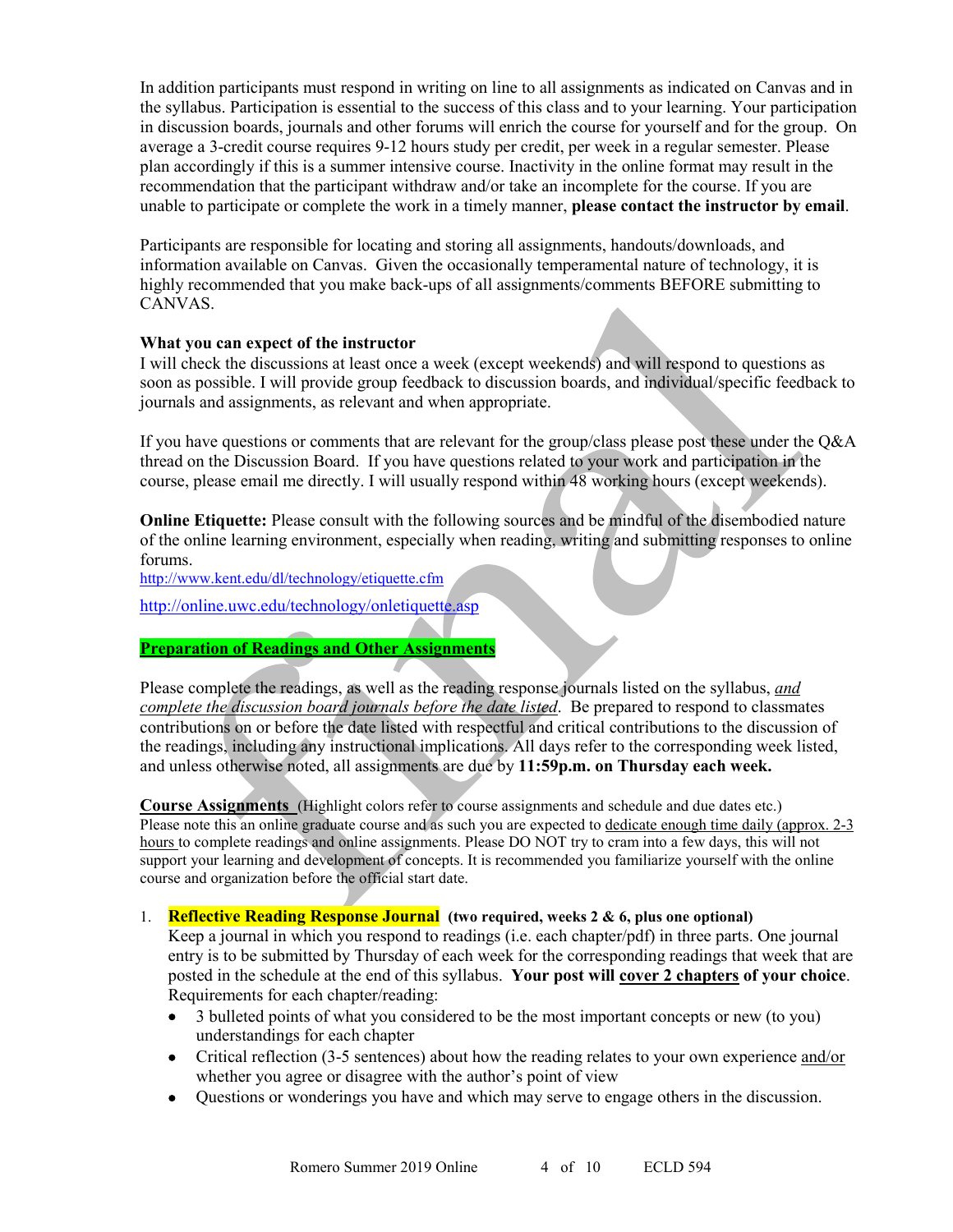All journals should be typed and submitted both chapters TOGETHER (i.e. in the same post) on Canvas in the Discussion section for the corresponding session. These activities will constitute **24%** of your grade.

## Sample Format:

## **F&F Ch 1 Title**

A –first key point, say a few words or describe what it refers to here

B - second key point say a few words or describe what it refers to here

C- New understandings say a few words or question your comprehension here

This chapter was interesting because……..three to five sentences in your own words about the chapter to be typed and written here. I wonder whether what the authors claim also….

# **Yule Ch 1 Title**

A –first key point, say a few words or describe what it refers to here

B - second key point say a few words or describe what it refers to here

C- New understandings say a few words or question your comprehension here This chapter was interesting because……..three to five sentences in your own words about the chapter to be typed and written here. I wonder whether what the authors claim also….

CONNECTIONS ACROSS READINGS and TO CLASSROOM PRACTICE Include a brief reflection on connections between texts and to your own experience and observations working with English language learners

• **STUDENT-to-STUDENT** journal response**.** You are encouraged to read and respond to other classmates' postings at any time. Although these will not be graded you should try to respond to other students' because this helps to stimulate your own thinking and learning, while also promoting a sense of our online community.

**2. Linguistic review (total 3 required) and linguistic activities (7 highest scores out of 9 total)** 

Participants will complete the assigned linguistic review activities, analyses and exercises in a timely manner Canvas. LINGUSITIC REVIEWS relate to the theoretical and conceptual readings from multiple texts, and the linguistic activities relate to grammar and ELL's and draw on the Folse text. These quizlike activities contain multiple choice, true/false, match or order and fill in the blank exercises that will require you to have read the texts and to think about the concepts and ideas. Once you start the quiz it MUST be completed in one sitting. You may consult texts during the quiz. These activities will constitute **30%** of your grade. In the interest of promoting your learning and meaningful reflection, you may retake each quiz once. Linguistic reviews short written responses and are once only.

## **3. Presentation on Speakers of Languages Other Than English (one per student completed as a group project due week 3)**

In the first days of class, you will sign up for one of the Speakers of Languages Other Than English Languages (LOTE). These presentations cover other languages present in our teaching and learning contexts (Swan & Smith texts and links to other useful linguistic resources are available on CANVAS). Languages to be presented include Spanish, Mandarin, (from course materials). Somali, and Karenni.

Participants will collaborate with peers, as needed, through the online format and develop a WIKI to prepare a summary presentation of information to share with the class. You will post the presentation and or link(s) to the WIKI in the discussion board. These texts  $\&$  readings that will inform your presentation relate to speakers of other languages, who are learning English, and who are present in many of our teaching and learning contexts (Swan & Smith texts on Canvas). Please note, you should also consult the sections at end of each grammar key in *Folse Keys* on Native Language Interference for more on particular grammar features. Students will sign up for presentations in week 1 and presentations may be posted at any time, but at the latest are due by the end of week 4.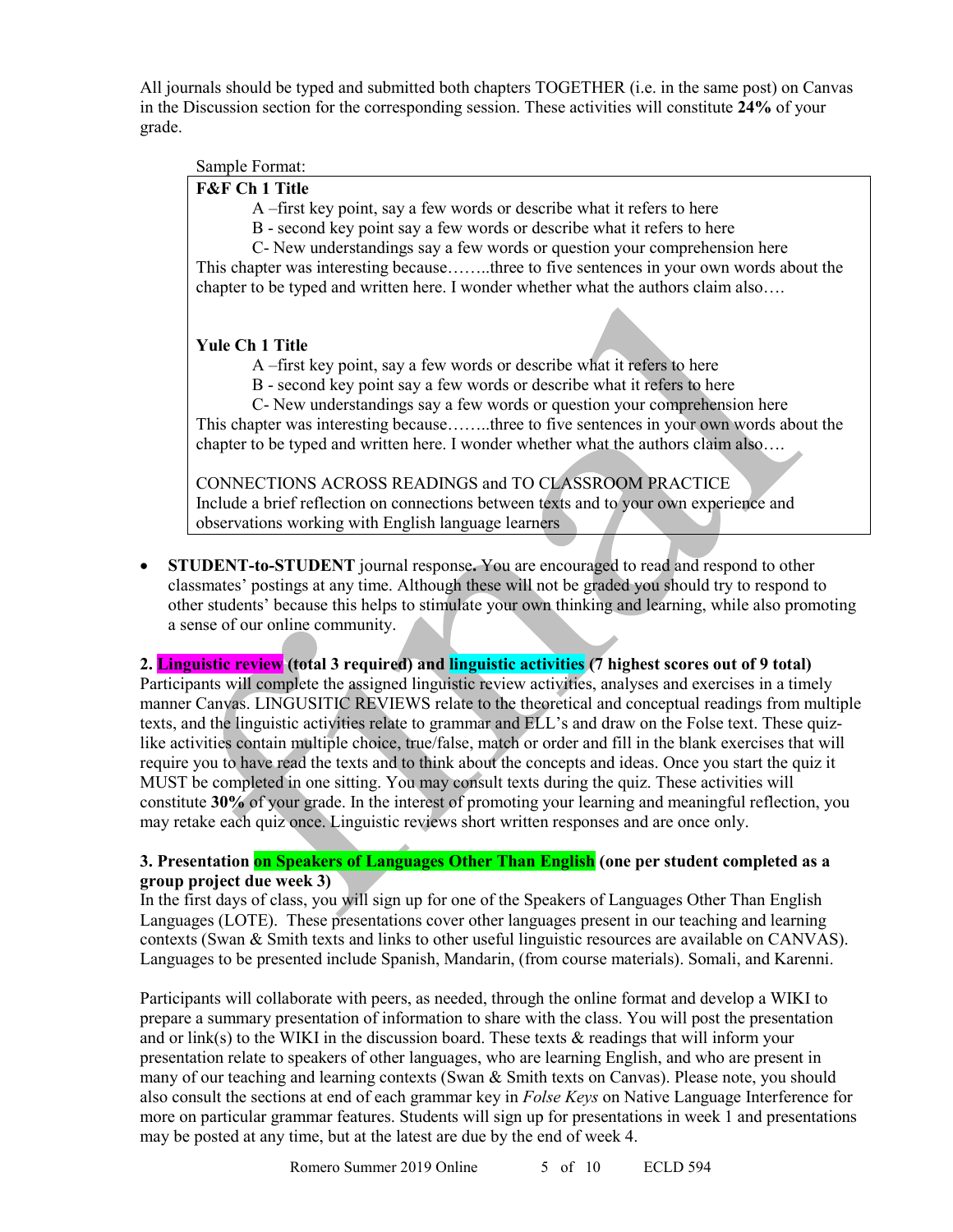Participants will be required to post a copy of in any format you choose, it may be the WIKI if it is comprehensive enough, a PPT with voice over, short movie (4-6 minutes max.), or Prezi are encouraged. ALL presentations must be within an 8-minute maximum.

NOTE: The purpose of this assignment is not simply to summarize the reading, but rather to extend, deepen, or otherwise enrich our understandings of the topics, issues, and or problems discussed therein. For this reason, your contribution should include a range of materials and sources.

Summaries and or alternative products will be approximately 6-10 slides, or 2-3 screens if a WIKI type discussion, MAXIMUM and must include audio and visual references/examples/links to the language presented. These might include maps, links to short (30 secs-1 min) video clips or websites in the L1 or in English as L2. The goal is to familiarize the class with the holistic nature and characteristics of the first language and its culture. This assignment will constitute **10%** of the grade. If completed in teams/pairs all members will receive the same grade.

## **4. Linguistics and Education Academic Paper & Product**

## **(one per student as part of a small group, due week 4)**

*Paper 1- Linguistic Analysis: Word/phrase, Sentence level errors and Discourse level errors.*  The purpose of the linguistic papers is to connect your learning and understanding of linguistics and education with your current professional practice/teaching and or research interests. Your thinking should reflect your learning about and understanding of a systemic functional approach to language and linguistics and should connect to the current WIDA standards, and new concepts or understandings from the course.

This paper will be approximately 8-10 pages total and will be submitted as a group, and feedback provided so that participants can make revisions as necessary. You will work on these papers in pairs or groups of 3 persons maximum, sign up for a group through CANVAS and the People tab.

For this assignment you will reflect upon your teaching or interaction with an ELL, and where possible seek to provide linguistic data that at all times protects student anonymity and privacy. If possible you should: Interview the learner and include a short transcript (or segments of transcripts) and/**or** notes based on observation of how and what the learner says; **or** collect a writing sample upon which your analysis will be based. If you do not have access to an ELL you may consult the following website and select grade levels relevant to your experience.

[http://www.learnalberta.ca/content/eslapb/writing\\_samples.html](http://www.learnalberta.ca/content/eslapb/writing_samples.html) A collection of grade-level writing samples provides teachers of English Language Learners with examples of student writing at each proficiency level.

You will write a paper using data gathered from any one of the above sources in which you address the following. You must have enough linguistic data to complete the analysis as described below. If working in teams, each participant in the team will share their data with others to look for common patterns and of differences.

- 1. **Context:** Describe which state language and or content standards were being addressed if in a classroom context? And/or at what level is the learner(s) based on your initial observation?
- 2. **Linguistic Phenomenon.** Based on your learning and understanding of language and linguistic concepts, carefully describe the linguistic features that your analysis will focus on. This is not an analysis of the error (that is the next section), but rather it is an informed account of the level of language i.e. phonology, morphology, syntax, semantics, discourse etc., and a careful description of the unit of analyses, i.e. phonemes, morphemes, sentence structure, phrasal verbs, cohesive devices, etc. This is where you get to show that you understand the phenomena and how it exists in language. You should use citations and references to support your descriptions.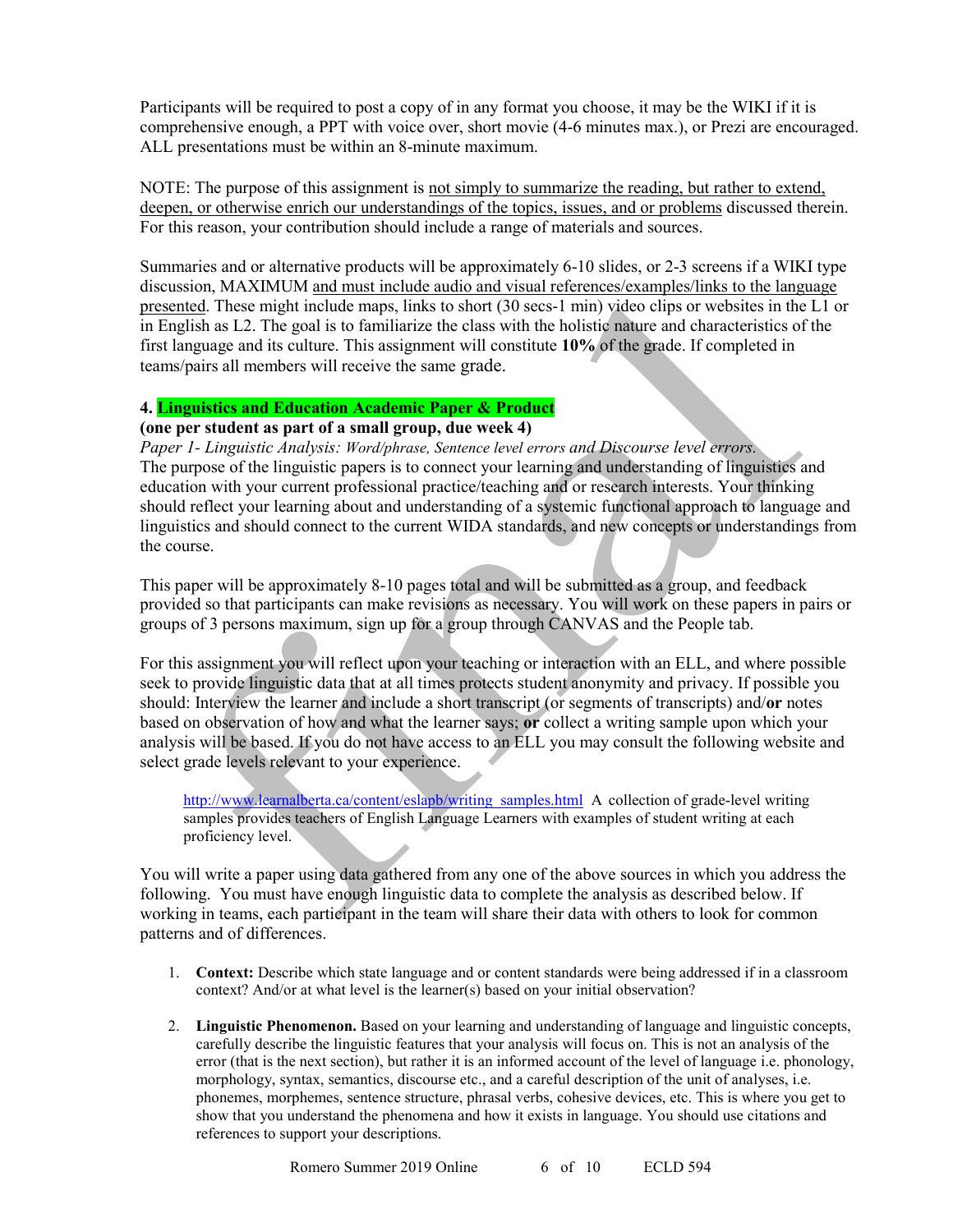3. **Linguistic Analysis:** Using Brown (ch9/ch6) and Folse Keys, describe the errors you observe. Note: you must address all levels in one paper, WORD/PHRASE and SENTENCE LEVEL errors, and DISCOURSE LEVEL contexts (WIDA). The linguistic description will attempt to offer an explanation of the student learner language based on course topics. For example, your paper might document evidence of language acquisition stages, difficulties with phonemic and/or grammatical aspects of English, particular morpheme use, (i.e. question development or negation, third person singular, plural markers, verb tenses), fossilization, developmental stages in writing, or some other topic addressed in this course.

#### 4. **Focus and Application:**

Write, or revise, specific language learning objectives that will support instruction for the errors identified in part  $2 \& 3$ , and which align to the WIDA language development standards and/or Can Do Philosophy and model performance indicators (MPIs).

Based on your learning and understanding of linguistics in this course, and on the teaching techniques described in Folse Section 5 (pp. 287-312, 1<sup>st</sup> Ed.) propose a language development activity *(not* a whole lesson) for the levels/errors identified. Design an activity or mini-lesson (approx.15 mins or less) that focuses on specific language features (i.e. word, phrase or discourse level). Whichever level you chose, you should also contemplate discourse level opportunities for meaningful communication. Be sure to reference the WIDA performance definitions for listening/reading and or speaking/writing. (see [www.wida.us/standards/eld.aspx](http://www.wida.us/standards/eld.aspx) for more information)

Further information, guidelines and rubrics regarding the assignment will be given during the course. A written account and or lesson plans will be submitted on Canvas. Each of these assignments constitutes **10%** of your grade and is due at the end of week 2 and week 3.

## *Part 2- Final Product- Flier or Handout*

## **(one per student as part of the same small group for Ling. Paper part 1, due week 5)**

**Posters/Fliers or Visual Representations for Teachers, Parents and Families or Community:** You should create a poster, flier, handout, PPT, video or Prezi (max. 5 mins) which describes an activity that clearly represents with images and some text, the linguistic phenomena that were studied in the written paper and analysis, and that would help another teacher, family member, or other non ESL specialist, support language acquisition of these concepts at school or home. This will also be shared with your peers via the discussion board.

In contrast to a formal academic paper, this format should include **more charts, illustrations, diagrams or video/audio clips** to highlight findings from the written paper, and thus serve to educate others about language acquisition and linguistics. The language acquisition/development strategies may be represented with images and reference to visual learning games or activities that will help students develop the targeted area of language through descriptive and discovery-based approaches. You are encouraged to incorporate technologies to support language acquisition. You may include pictures from useful websites, flashcards, photos of hands-on manipulatives or other materials.

The information should be presented in a one to two page handout, flier or brochure or other media format (see above video, PPT, Prezi etc) and should be **clear not cluttered**, relevant not redundant. There should be a logical organization as to how to "read" the visuals and how they connect to each other. Minimal text should clarify or explain how to use the materials and indicate goals and expected outcomes. Consider using arrows or flow chart options. Work should be in English, with the idea that if this is useful in the future, it could be translated, when necessary, into the student's L1 or another language.

All materials, posters/fliers must include references to the resources with appropriate citations and any web links, as necessary. Visuals should be submitted on Canvas as PDF or JPEG files.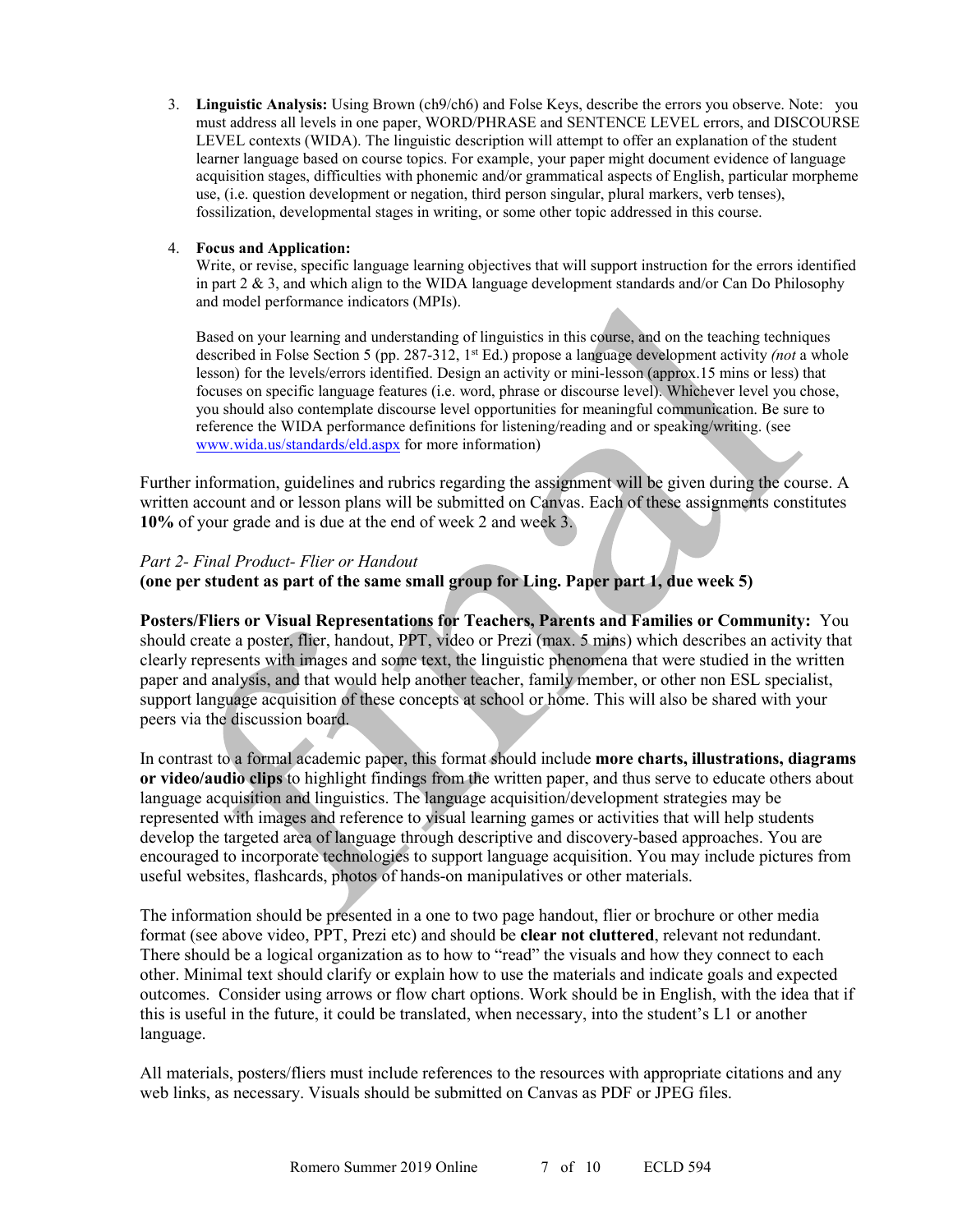When rubrics for assignments are provided, it is expected that assignments closely follow the expectations set forth. Work submitted after the due date (without an approved extension) will be reviewed and evaluated for up to a possible 89% of the total value of the assignment. The final presentation/flier/project **represents 10%.**

**Final CANVAS Critical Reflection (optional but encouraged!):** As you conclude your work and learning, take a few minutes to reflect on what you knew, or thought you knew prior to the course, and what you have learned in the course and how this might impact your teaching or professional work in the future. It is recommended though that you support your writing with examples and/or citations where relevant. 1-2 pages approx. due on CANVAS discussion in **the final week.**

**Format/length:** All submitted papers must be proofread, typed, double-spaced, with 12-point font, 1" margins, and no title page (just a heading), APA style preferred throughout. All work is to be submitted on time on Canvas Safe Assignment, unless otherwise noted. All papers should include APA references to the readings with appropriate citations. The length of each paper is detailed above only as a guide; please remember that quality and depth are expected in these assignments. Each paper should reflect critical thinking and deep understandings of the reading/new learning. See writing guidelines and rubric on CANVAS for more information.

#### I. GRADING CRITERIA

Please note the default grade view in Canvas shows a running total of your grades, not the actual grade. The grade for this course will be recorded as a letter grade, based in the following cutoff points:

| Grade         | $\frac{0}{0}$ | Quality                               | Points |
|---------------|---------------|---------------------------------------|--------|
| A             | 95-100        | = outstanding, surpasses expectations | 4.00   |
| $A -$         | 90-94         | $=$ superior, excellent quality       | 3.67   |
| $B+$          | 87-89         | $=$ very high quality                 | 3.33   |
| B             | $84 - 86$     | $=$ above average                     | 3.00   |
| $B -$         | 80-83         | $=$ average, good quality             | 2.67   |
| $C+$          | 77-79         | $=$ average quality                   | 2.33   |
| $\mathcal{C}$ | 70-76         | $=$ average                           | 2.00   |
| D             | 60-69         | $=$ poor, passing                     | 1.00   |
| F             | <60           | $=$ fail                              | 0.00   |

| <b>Assignment</b>                                       | Weighting |
|---------------------------------------------------------|-----------|
| Personal introduction and audio or video greeting       | 2%        |
| Reading Response Journals/Discussion Board              | 20%       |
| Linguistic review and activities                        | 30%       |
| Speakers of Other Languages WIKI and/or Presentation    | 10%       |
| Linguistic Analysis and Language Development Paper:     | 20%       |
| Final Product-Flier or Handout for Language Development | 10%       |
| Participation and Course Reflection/Evaluation          | 8%        |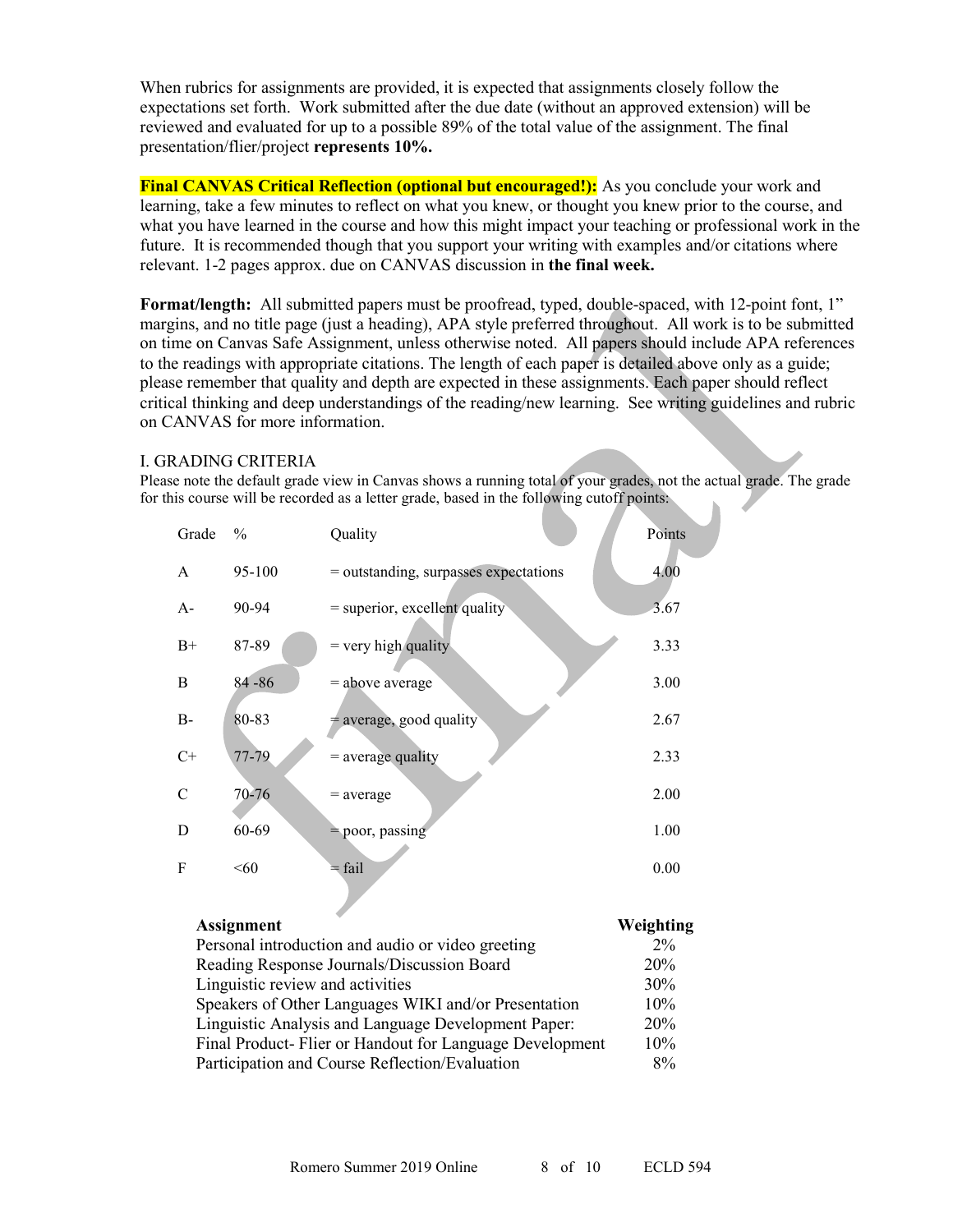## J. REQUIRED TEXTS:

- Folse, K.S. (2009 or 2017). *Keys to Teaching Grammar to English Language Learners: A Practical Handbook*. Ann Arbor, MI: University of Michigan Press.
- Freeman, D. E., & Freeman, Y. S. (2004 or 2014). *Essential Linguistics. What you need to know to teach.* Portsmouth, NH.: Heinemann.
- Yule, G. (2014). *The Study of Language* (5th or 6<sup>th</sup>ed.). New York: Cambridge University Press.

Note: you may acquire either edition of the text books, but please be advised it is the students' responsibility to cross check page numbers and references with regards to assigned readings and tasks.

#### **Additional Required PDF Readings on Canvas**

- Coe, N. (2001). Speakers of Spanish and Catalan. In M. Swan & B. Smith (Eds.), *Learner English. A teacher's guide to interference and other problems* (2nd ed., pp. 90-112). Cambridge: Cambridge University Press.
- Eggins, S. (2005). An Overview of Systemic Functional Linguistics. *Introduction to Systemic Functional Linguistics* (pp. 1-25). New York: Continuum International Publishing.
- Eggins, S. (2005). What is a text? *Introduction to Systemic Functional Linguistics.* (pp. 26-52). New York: Continuum International Publishing.
- Parker, F., & Riley, K. (2000). Language Processing: Cohesion *Linguistics for Non-Linguists* (pp. 250-253). Boston: Allyn and Bacon.
- Halliday, M. A. K. (2007). A Language Development Approach to Education In J. J. Webster (Ed.), *Language and Education* (Vol. 9, pp. 368-382). New York: Continuum International Publishers.

Hancock, C. (2005). Basic Principles of Grammar. *Meaning-Centered Grammar* (pp. 17-32). London: Equinox

Swan, M. and Smith, B. (1987). *Learner English: a teacher's guide to interference and other problems*. New York: Cambridge University Press. (Various chapters)

#### K. SUGGESTED READINGS/RELATED TEXTS:

- Celce-Murcia, M. and Larsen-Freeman, D. (1999). *The Grammar Book: an ESL/EFL teacher's course*. Boston: Heinle & Heinle.
- Heath, S. B. (2000). Linguistics in the study of language in education. *Harvard Educational Review, 70*  (1), 49-59. Available in PDF format.

## L. DISABILITY ACCESS AND OTHER:

Students with disabilities who believe they may need accommodations in this class are encouraged to contact the Disability Access Center (970-351-2289) as soon as possible to better ensure such accommodations are implemented in a timely fashion.